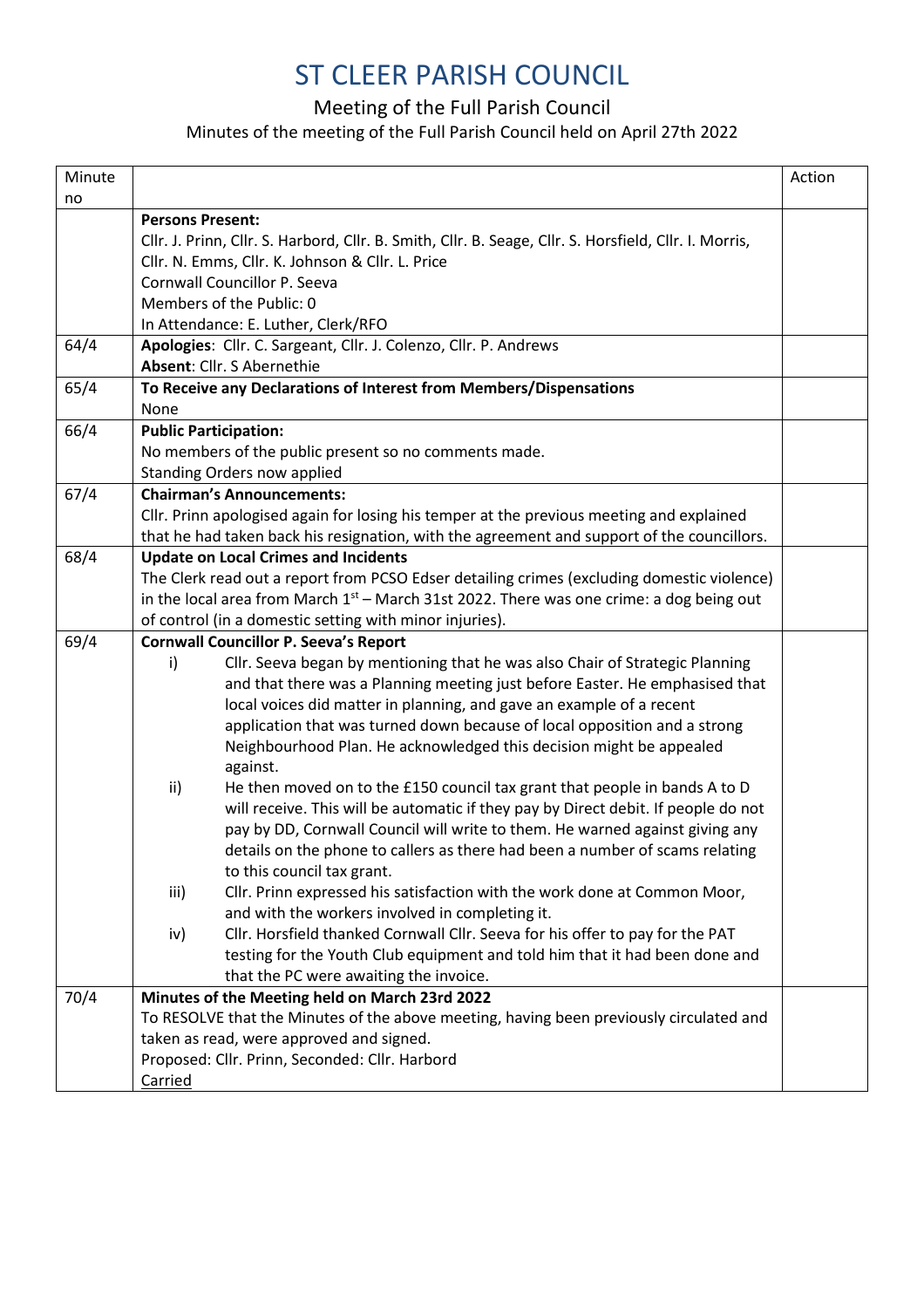| 71/4 | <b>Planning: Decisions Received:</b>                                                         |       |
|------|----------------------------------------------------------------------------------------------|-------|
|      | <b>PA21/11212 REFUSED</b><br>i)                                                              |       |
|      | Beechwood View Redgate Liskeard Cornwall PL14 6RU                                            |       |
|      | Demolition of existing dwelling and buildings and construction of three dwellings with       |       |
|      | garages                                                                                      |       |
|      | PA21/12810 APPROVED<br>ii)                                                                   |       |
|      | Trekeive Barton Common Moor Liskeard Cornwall PL14 6SA                                       |       |
|      | Alterations & extension to existing dwelling. Formation of terrace & associated works.       |       |
|      | iii)<br>PA22/01463 APPROVED                                                                  |       |
|      | <b>Cordwainer Annexe 1A Tremar Lane St Cleer Liskeard</b>                                    |       |
|      | Change of Use of restricted occupancy of annexe to provide separate residential              |       |
|      | accommodation.                                                                               |       |
|      | iv)<br>PA22/02226 APPROVED                                                                   |       |
|      | Lower Ninestones Liskeard Cornwall PL14 6SD                                                  |       |
|      | Proposal: Prior approval notification to determine if planning permission is required for    |       |
|      | multi-purpose storage building.                                                              |       |
| 72/4 | Planning: Applications for Consultation and Prior Approval Notification                      |       |
|      | PA22/02230 Higher Rosecraddoc Cottage, Rosecraddoc, Liskeard PL14 5AE<br>i)                  |       |
|      | Conversion of stone barn and extension to provide annex accommodation to                     |       |
|      | the existing cottage.                                                                        |       |
|      | Cllr. Johnson commented that he had seen no evidence of an ecology survey being carried      |       |
|      | out, specifically a bat survey. Cllr. Harbord said the conversion looked attractive and in   |       |
|      | keeping with the area, and that she couldn't see any grounds for objection.                  |       |
|      | To RESOLVE to support the above application:                                                 |       |
|      | Proposed: Cllr. Seage, Seconded: Cllr. Harbord                                               |       |
|      | Carried                                                                                      |       |
| 73/4 | To RESOLVE to accept Cllr. K. Johnson's amendments to the Minutes of February 23rd           |       |
|      | 2022 as circulated previously to all councillors.                                            |       |
|      | During a discussion regarding adopting these amendments, Cllr. Seage said that part of the   |       |
|      | amendments talked about a decision having "financial implications" and he disagreed with     |       |
|      | that. He continued that the council had been dealing with the end of the mowing contract     |       |
|      | and Cllr. Colenzo had been authorised to get a price, which doesn't really have financial    |       |
|      | implications until that price is agreed. Cllr. Seage said he had read the Minutes as someone |       |
|      | who had been absent from the meeting, and found the Minutes brief and clear, providing       |       |
|      | all the information he required about that particular decision. He continued that the        |       |
|      | Cemetery grant was something that we'd paid for a number of years and something that         |       |
|      | all councillors were aware of. He concluded that he did not see a need to amend the          |       |
|      | minutes. Cllr. Prinn explained that he had said that the council should go against their     |       |
|      | Standing Orders and that this had been put to a vote and should be recorded in the           |       |
|      | minutes. Cllr. Seage agreed that the vote should be recorded. Cllr. Johnson responded to     |       |
|      | Cllr. Seage's points by saying that anomalies were highlighted and that there was a specific |       |
|      | statement that anomalies should be recorded on the minutes, points of order should be        |       |
|      | recorded too and the responses to them should all be recorded on the minutes. He ended       |       |
|      | by saying that this was a statement of fact. There were no further comments. Cllr. Prinn     |       |
|      | said he would make the proposal to adopt the amendments as there were some key points        |       |
|      | that needed to be made very clear in the minutes.                                            |       |
|      | To RESOLVE to adopt the amendments as circulated:                                            |       |
|      | Proposed: Cllr. Prinn, Seconded: Cllr. Smith                                                 | Clerk |
|      | Carried                                                                                      |       |
|      |                                                                                              |       |
|      | At this point, Cllr. Prinn realised he'd neglected to welcome our new councillor, Cllr. Lee  |       |
|      | Price, so he did so and welcomed him back to the council, Cllr. Price having been a          |       |
|      | councillor at St Cleer previously.                                                           |       |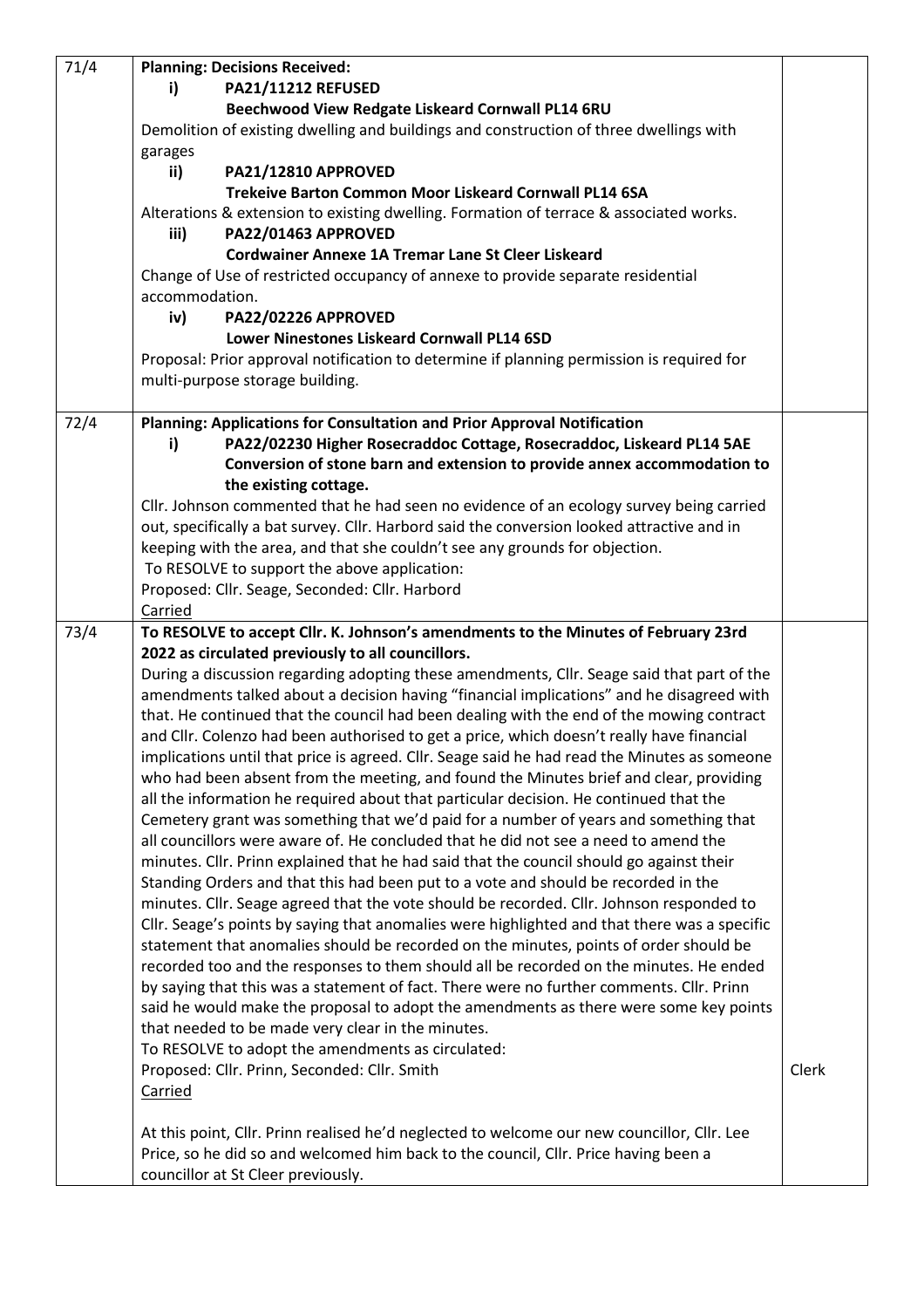| 74/4 | Motion: to RESOLVE to pay the annual grant to the St Cleer General Cemetery under               |          |
|------|-------------------------------------------------------------------------------------------------|----------|
|      | Section 214(6) of the LGA 1972.                                                                 | Cllrs.   |
|      | During a lengthy discussion, Cllr. Johnson asked if it would be appropriate to make a           | Johnson, |
|      | payment for last year now that we are in the new financial year. He said he supports the        | Prinn,   |
|      | concept of the payments in principle. He suggested that the Cemetery should present its         | Emms,    |
|      | balance sheet so we could check if the grant was still needed. Cllr. Harbord replied, saying    | Colenzo, |
|      | we would have to change our Financial Regulations if we wanted to see the balance sheet.        | Morris   |
|      | Cllr. Prinn suggested a double payment. Cllr. Price agreed that we should know their            |          |
|      | balance first. Cornwall Cllr. P. Seeva interjected at this point and said he'd been privy to a  |          |
|      | similar situation in another parish. He suggested that it was important to sort this out        |          |
|      | properly now so payments could be made correctly moving forward. Cllr. Smith said that a        |          |
|      | report from just under a year ago said that the cemetery had a small but steady loss of         |          |
|      | funds. Cllr. Prinn suggests that we treat this application as for the financial year that we've |          |
|      | just started, then if the cemetery wanted to make a retrospective additional request for        |          |
|      | last financial year's grant, they could, and we could then ask for their balance sheet for this |          |
|      | and any future applications. After comments from Cllr. Johnson, Cllr. Prinn changed his         |          |
|      | wording slightly and said he proposed an amendment that this application be paid for this       |          |
|      | current year not the last, and that we ask for their balance sheet.                             |          |
|      | This AMENDMENT was voted on and Carried.                                                        |          |
|      | Cllr. Harbord asks when a decision on payment will be made and how the balance sheet            |          |
|      | will be assessed. Cllr. Johnson said it would be a matter of judgement. It was agreed that      |          |
|      | on this occasion Cllr. Prinn's judgement alone would be accepted.                               |          |
|      | Vote on the Amended Motion:                                                                     |          |
|      | Proposed: Cllr. Prinn, Seconded: Cllr. Johnson                                                  |          |
|      | Carried                                                                                         |          |
| 75/4 | Motion: to RESOLVE whether the current PSPO (Dog Exclusion) dated 15 Oct 20 as                  |          |
|      | applies to Diggory's Field and Hockings House Sports ground be retained, amended or             |          |
|      | removed.                                                                                        |          |
|      | Cllr. Seage said he had lived in many areas of the UK and such a dog ban was normal on          |          |
|      | sports pitches. Cllr. Horsfield said that dog faeces could cause blindness. Cllr. Morris said   |          |
|      | he'd seen no demand from dog walkers as they walked in many other areas of the parish.          |          |
|      | Cllr. Price suggested that the ban could be temporarily lifted for the Jubilee Fete. To         |          |
|      | RESOLVE to maintain the current dog exclusion but possibly lift it temporarily for the          |          |
|      | Jubilee Fete.                                                                                   |          |
|      | Proposed: Cllr. Prinn, Seconded: Cllr. Johnson                                                  |          |
|      | Carried                                                                                         |          |
| 76/4 | Motion: to RESOLVE to produce a cumulative financial status report showing allocated            |          |
|      | reserves and expenditure to date against each individual budget header and income /             |          |
|      | expenditure to date, cash at bank and any significant forecast expenditure should be            |          |
|      | provided to councillors (and the public) routinely.                                             |          |
|      | Cllr. Johnson explained he had proffered this motion to encourage discussion, and that          |          |
|      | proper financial information will help in setting the budget. Cllr. Prinn concurred and said    |          |
|      | this should happen with the 2023/24 budget. Cllr. Prinn stressed that this was something        |          |
|      | he and the Clerk, with the hlp of others, had begun to work on, and that we would               |          |
|      | hopefully be producing more informative spreadsheets that would provide the required            |          |
|      | information.                                                                                    |          |
|      | Proposed: Cllr. Johnson, Seconded: Cllr. Horsfield                                              |          |
|      | Carried                                                                                         |          |